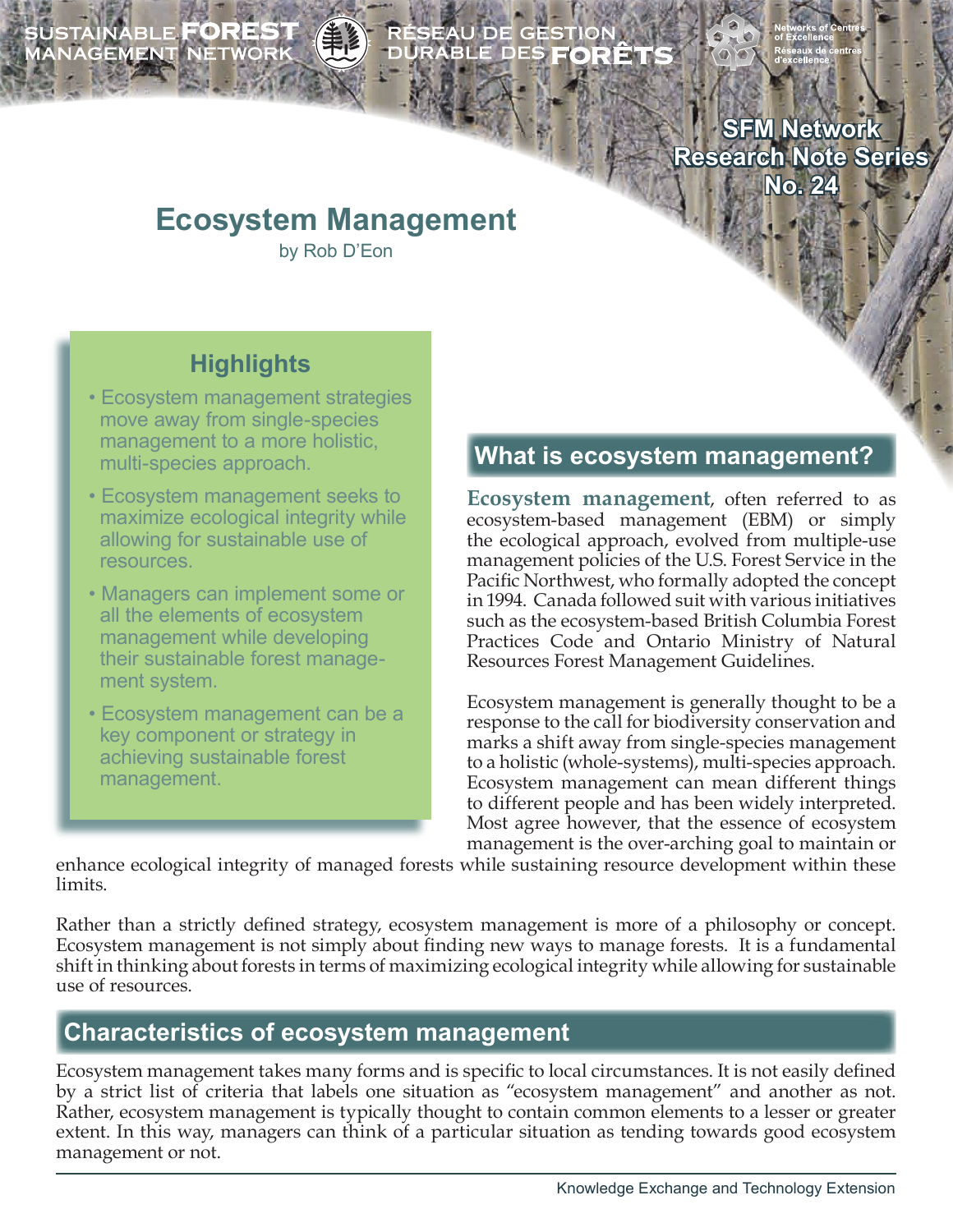Ed Grumbine provided 10 dominant elements of good ecosystem management:

- 1. Using a hierarchical context: Focussing on any one level of the biodiversity hierarchy (landscapes, ecosystems, populations, species, genes) is not sufficient. Managers should consider the connections between all levels and scales.
- 2. Using ecological boundaries: Managers should define management units based on ecological boundaries at appropriate scales. This may require working across administrative boundaries and inter-agency cooperation.
- 3. Targeting ecological integrity: Managers should strive to maintain viable populations of native species and ensure representation of ecosystems across natural ranges of variability.

**Example Management Objective: Retain a representative range of ecotypes and ecosystems in their natural state.** 

4. Collecting data: Ecosystem management requires research and data collection (e.g., habitat inventory/classification, disturbance regime dynamics, baseline species and population assessments), and good use of existing data.

> **Example Management Objective: Record benchmarks (baseline data) of the current forest condition at the stand level.**

5. Monitoring: Managers should track the results of actions in an ongoing feedback loop so that success or failure can be evaluated quantitatively.

> **Example Management Objective: Ensure that each management indicator or target has a monitoring procedure.**

- 6. Using adaptive management: Good ecosystem management assumes knowledge is provisional and focuses on management as a learning process and an opportunity for continual experimentation. This allows managers to remain flexible and adapt to uncertainty.
- 7. Encouraging inter-agency cooperation: Using ecological boundaries requires cooperation between agencies. Managers and organizations must learn to work together and integrate their objectives and practices.

**Examples of agencies: Regional and local municipalities; First Nations; DFO - Department of Fisheries and Oceans; Environment Canada; Parks Canada.** 

8. Prompting organizational change: Implementing ecosystem management might require changes to the structure of resource management agencies and the way they operate.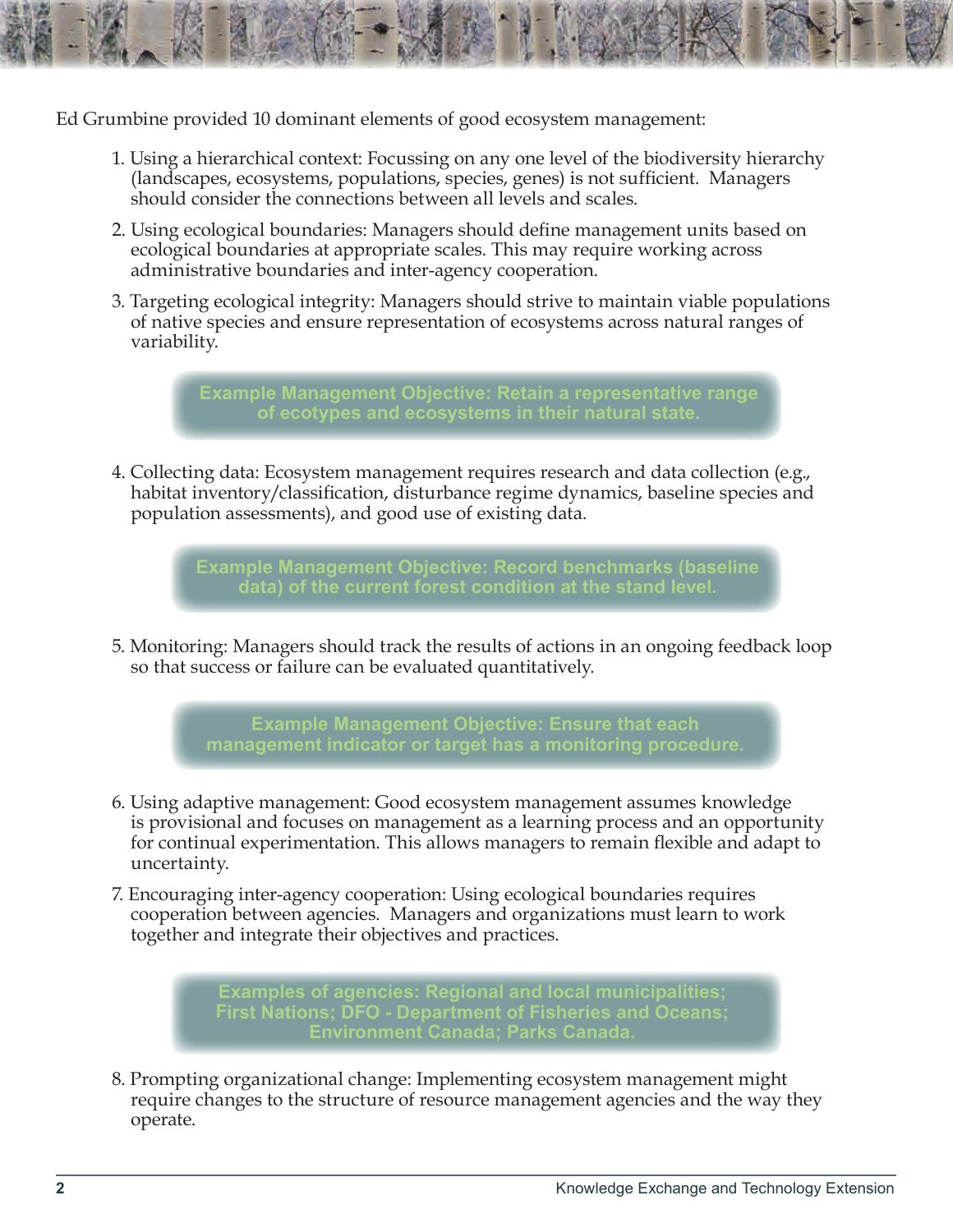- 9. Embedding humans in nature: People should not be separated from nature, and are a fundamental influence on ecological patterns.
- 10. Addressing human values: Regardless of the role of scientific knowledge, human values are recognized and play a dominant role in ecosystem management.

Other important elements of ecosystem management that have emerged are:

- Biodiversity: Maintaining biodiversity is at the heart of ecosystem management and was a driving force behind its adoption in forest management policy.
- Sustainability: A fundamental premise of ecosystem management is the sustainable use of the forest for present and future generations.
- First Nations and stakeholder involvement: Involvement and collaborative decision making with First Nations and stakeholders are often considered a key component of ecosystem management. Socio-economic objectives are typically at the forefront of an ecosystem management plan and provide input into forest values that are important and should be maintained through time.
- Large spatial scales: Ecosystem management generally requires management over large spatial scales, implying landscape-level management to encapsulate the forest ecosystem concept.
- Long time scales: As with sustainability, ecosystem management uses long time scales with objectives and forest conditions managed for future generations.
- Management goals: Generally, ecosystem management must be based on a clear set of operational and management goals that respect the ecological tolerances of the ecosystems and values of interest.
- Knowledge: Many emphasize the need for a deeper understanding of the ecological, social and economic systems which form the basis for ecosystem-based management. Understanding ecosystem dynamics is an important component of ecosystem management.

#### **Forest policy movement towards ecosystem management**

Managers sometimes argue that ecosystem management is simply a new label for what they have been already doing for years. However, there are fundamental differences between some existing practices and ecosystem management. Traditional forest management philosophy and policies typically maximize human use of the forest subject to environmental constraints. In other words, they aim to minimize the environmental impact while maximizing human benefits. In contrast to this, ecosystem management differs by seeking to maximize ecological integrity subject to the need to allow sustainable use of the resource. Ecosystem protection is raised as a priority and balanced against the needs and wants of people.

While there is a general tendency for forest policy to move towards ecosystem management, the need for trade-offs between various tenure arrangements, public values and over-all provincial land management means that ecosystem management has not been fully incorporated into Canadian provincial policies.

Hamish Kimmins suggests that forest policy has evolved from its earliest beginnings through four phases to arrive at ecosystem management today (Figure 1). Ecosystem management can be thought of as a point along a continually-evolving course from unregulated exploitation to ecologically-based, multi-value ecosystem management.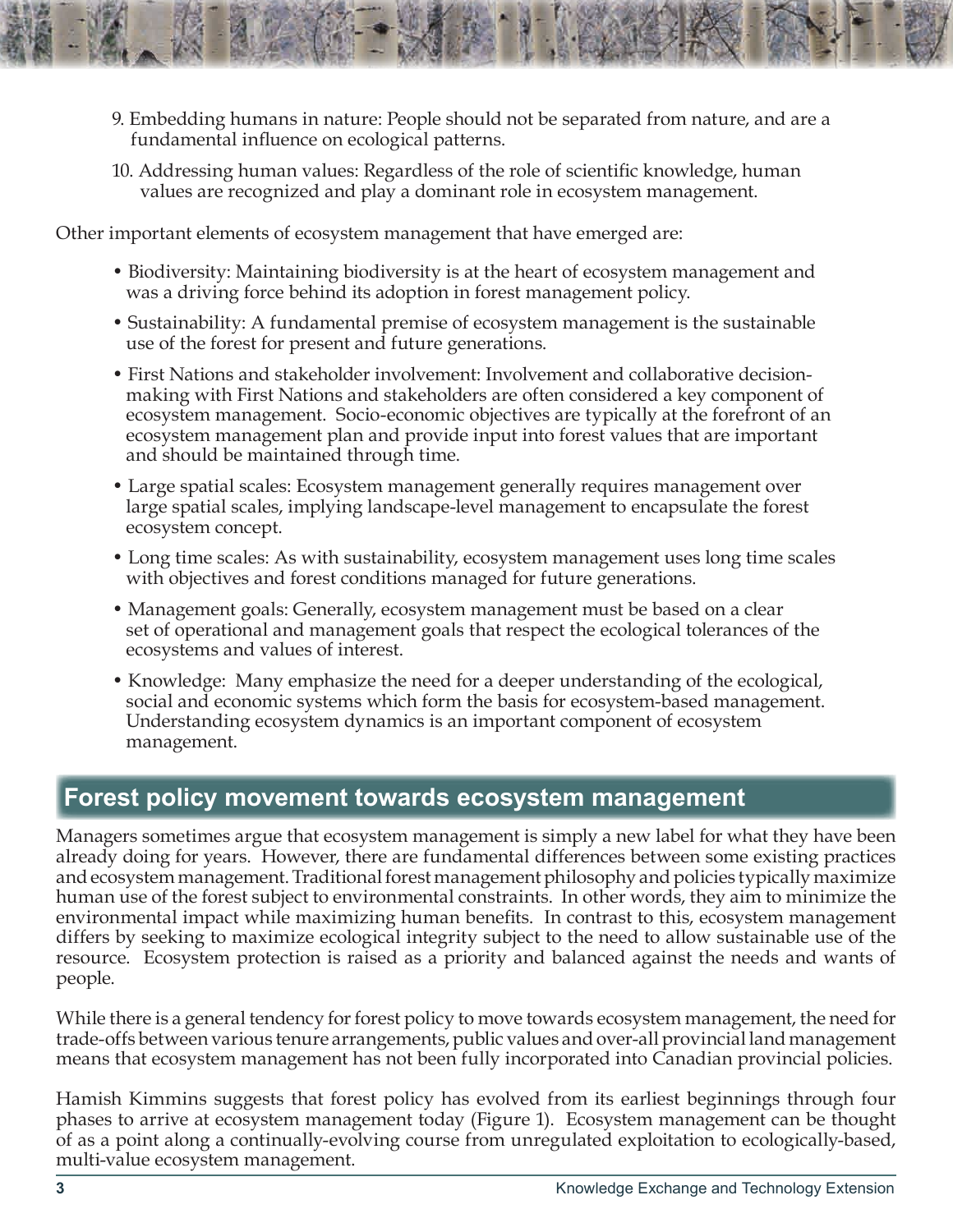

**Figure 1:** The evolution of forest policies through time as suggested by Hamish Kimmins, University of British Columbia.

### **Incorporating ecosystem-based approaches into management plans**

Managers should consider incorporating elements of ecosystem management in their current management strategy wherever they are along the continuum (Figure 1). Like sustainability, ecosystem management can be thought of as a moving target that can continually be improved upon and re-defined. In this way, managers can take specific elements of ecosystem management and incorporate them without the need for completely revising their existing management strategies. The important part is to be moving towards ecosystem management, even if it is not achieved immediately.

Many elements of ecosystem management are directly specified in forest certification requirements. Certification standards may be useful sources of information for including elements of ecosystem management into a forest management plan.

Implementing ecosystem management is an organizational commitment requiring the support of all company managers, including senior management. Ecosystem management strategies need to be incorporated into strategic and operational plans in order to ensure their implementation. Ecosystembased management plans should describe both planning and operational practices, including objectives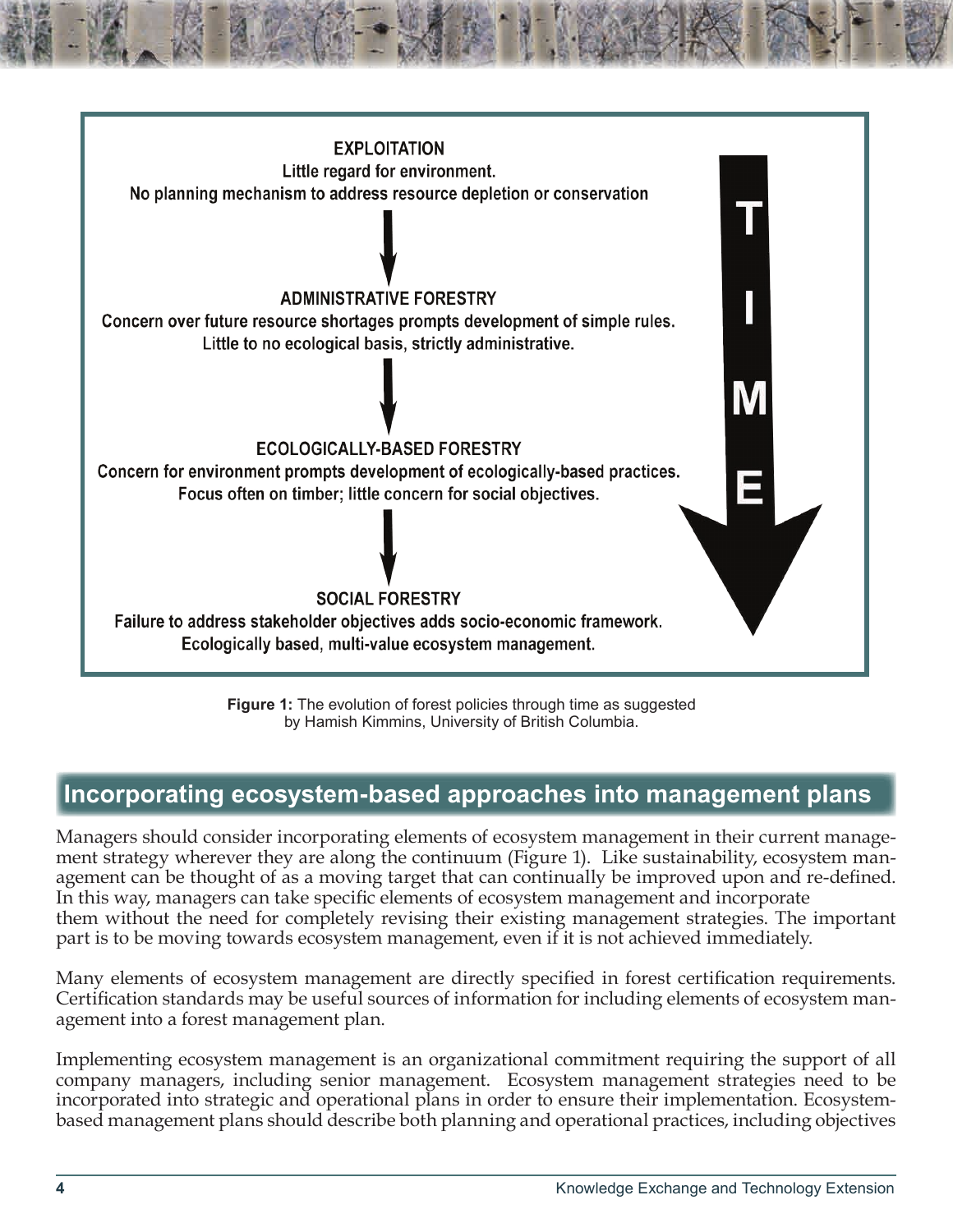and expected outcomes that will be combined during implementation. Elements of a good ecosystem management plan are outlined in the side box.

Ecosystem management or an ecosystembased approach is promoted by many environmental non-governmental organizations and is generally viewed favourably by the public, bringing a strong social license and public approval to companies implementing an ecosystembased management strategy.

#### **Characteristics of a good ecosystem management plan:**

- **There should be a single, coordinated management plan implemented by a single agency or organization.**
- **The plan should have clearly defined operational goals that respect the ecological integrity of the forest ecosystems.**
- **The plan should be based on an ecological classification/ inventory system useful for forest management and planning purposes.**
- **The plan should be area-based with management units defined with ecological boundaries.**
- **The spatial and temporal scale of the ecosystem management plan should be sufficient to achieve ecological targets.**

#### **Implementing ecosystem management in Canada**

Most agencies and organizations across North America have officially adopted the ecosystem management concept. However, implementing ecosystem management is a challenging task and difficult to do well. Some examples of organizations and companies working to implement ecosystem management are listed below.

- Clayquot Sound in British Columbia was one of the first and best-known applications of ecosystem management. The Clayquot Sound Scientific Panel introduced ecosystem management as a tool for future planning decision in the mid-1990s and is particularly inclusive of the social aspects of ecosystem management.
- Alberta-Pacific Forest Industries Ltd. (ALPAC) in northern Alberta has implemented a forest management regime with an emphasis on maintaining biodiversity by working with the forest's natural systems.
- In Quebec, Tembec and Abitibi-Consolidated are piloting ecosystem management approaches with the intent of incorporating them into operational management plans.
- The New Brunswick Department of Natural Resources and Energy are using ecological representation analysis as a key element in their wildlife habitat planning and guidelines development process.